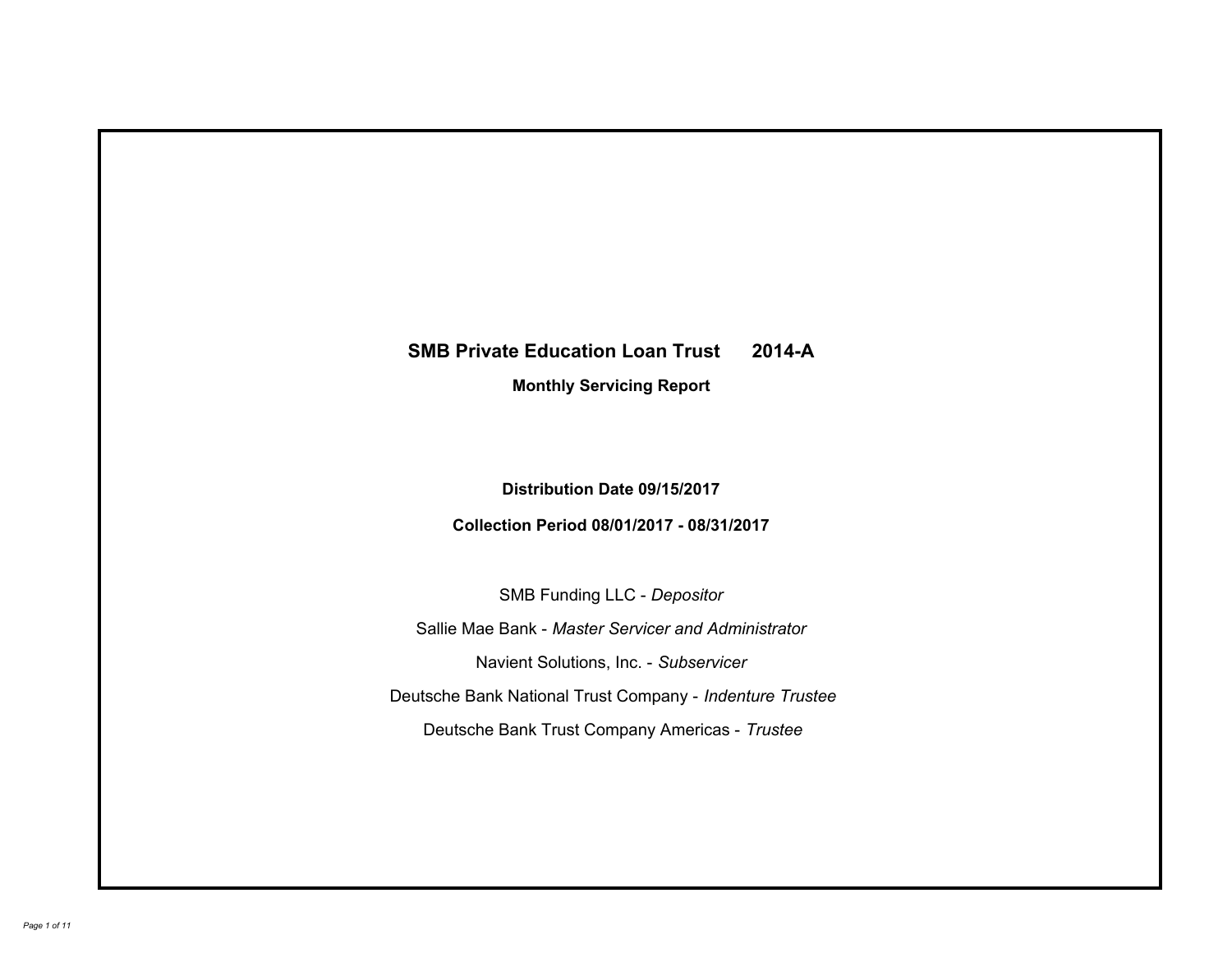|  | <b>Deal Parameters</b> |  |
|--|------------------------|--|
|  |                        |  |

| A | <b>Student Loan Portfolio Characteristics</b>   |                   | 08/07/2014       | 07/31/2017       | 08/31/2017       |
|---|-------------------------------------------------|-------------------|------------------|------------------|------------------|
|   | <b>Principal Balance</b>                        |                   | \$361,523,983.59 | \$270,292,305.76 | \$265,874,446.13 |
|   | Interest to be Capitalized Balance              |                   | 17,313,307.43    | 8,895,778.67     | 8,971,517.01     |
|   | Pool Balance                                    |                   | \$378,837,291.02 | \$279,188,084.43 | \$274,845,963.14 |
|   | Weighted Average Coupon (WAC)                   |                   | 7.81%            | 8.18%            | 8.15%            |
|   | Weighted Average Remaining Term                 |                   | 138.29           | 146.03           | 146.89           |
|   | Number of Loans                                 |                   | 33,555           | 24,606           | 24,264           |
|   | Number of Borrowers                             |                   | 26,651           | 19,386           | 19,109           |
|   | Pool Factor                                     |                   |                  | 0.736960408      | 0.725498703      |
|   | Since Issued Total Constant Prepayment Rate (1) |                   |                  | 7.30%            | 7.38%            |
| B | <b>Debt Securities</b>                          | <b>Cusip/Isin</b> | 08/15/2017       |                  | 09/15/2017       |
|   | A <sub>2</sub> A                                | 784456AB1         | \$57,563,351.54  |                  | \$55,044,003.22  |
|   | A2B                                             | 784456AC9         | \$57,563,351.54  |                  | \$55,044,003.22  |
|   | A <sub>3</sub>                                  | 784456AD7         | \$50,000,000.00  |                  | \$50,000,000.00  |
|   | В                                               | 784456AE5         | \$36,000,000.00  |                  | \$36,000,000.00  |
|   | C                                               | 784456AF2         | \$42,000,000.00  |                  | \$42,000,000.00  |
|   |                                                 |                   |                  |                  |                  |
| C | <b>Certificates</b>                             | <b>Cusip/Isin</b> | 08/15/2017       |                  | 09/15/2017       |
|   | <b>Excess Distribution</b>                      | 784456105         | \$100,000.00     |                  | \$100,000.00     |
|   |                                                 |                   |                  |                  |                  |
| D | <b>Account Balances</b>                         |                   | 08/15/2017       |                  | 09/15/2017       |
|   | Reserve Account Balance                         |                   | \$958,735.00     |                  | \$958,735.00     |
|   |                                                 |                   |                  |                  |                  |
| E | <b>Asset / Liability</b>                        |                   | 08/15/2017       |                  | 09/15/2017       |
|   | Overcollateralization Percentage *              |                   | 27.96%           |                  | 28.66%           |
|   | Specified Overcollateralization Amount *        |                   | \$83,756,425.33  |                  | \$82,453,788.94  |
|   | Actual Overcollateralization Amount *           |                   | \$78,061,381.35  |                  | \$78,757,956.70  |

\* Based on the Rated debt securities (Class A and Class B Bonds)

(1) Since Issued Total CPR calculations found in monthly servicing reports issued on or prior to September 15, 2015 originally included loans that were removed from the pool by the sponsor because they became ineligible for the pool between the cut-off date and settlement date. On October 5, 2015, Since Issued Total CPR calculations were revised to exclude these loans and all prior monthly servicing reports were restated. For additional information, see 'Since Issued CPR Methodology' found on page 11 of this report.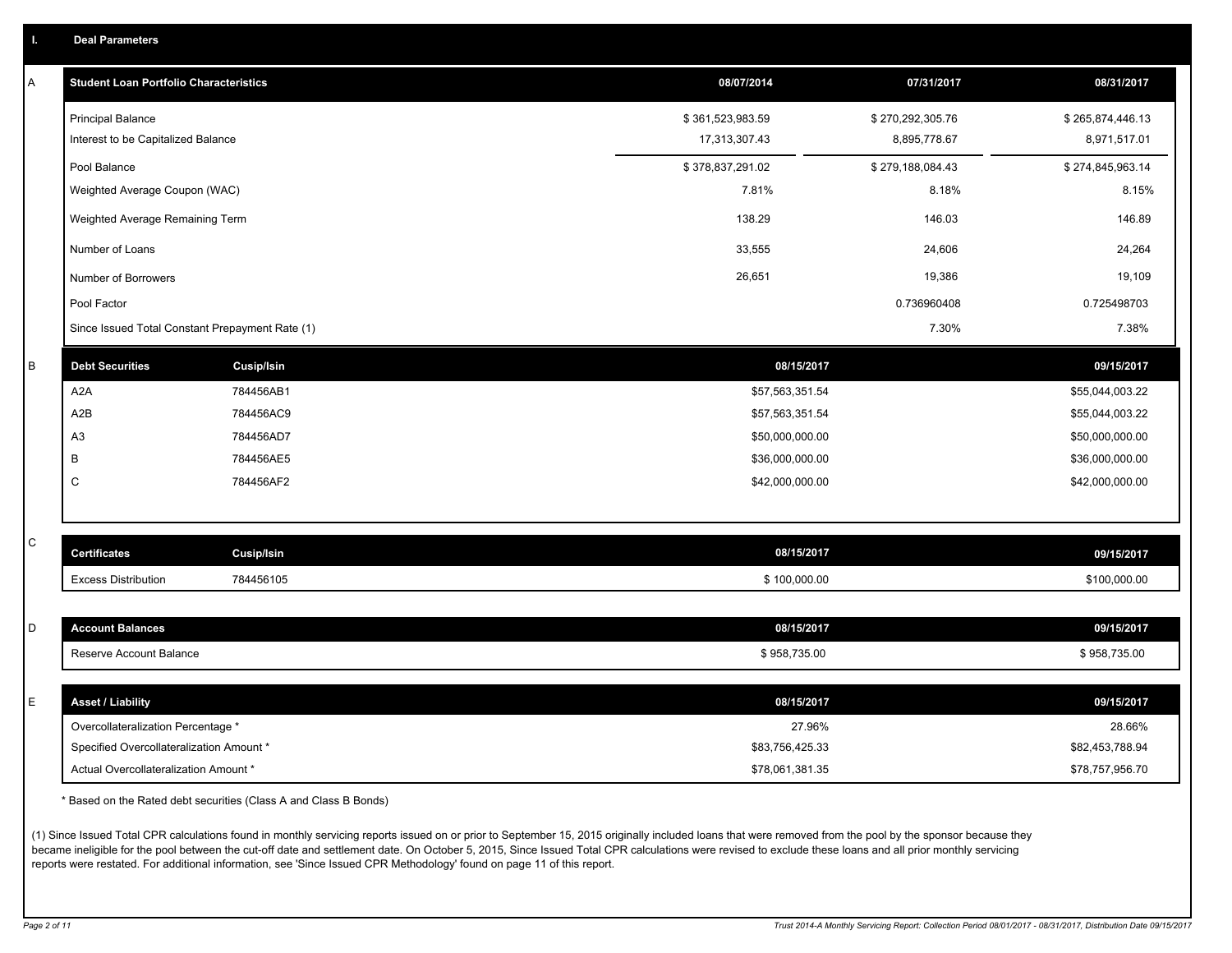### **II. 2014-A Trust Activity 08/01/2017 through 08/31/2017**

| Α         | <b>Student Loan Principal Receipts</b>                           |                |
|-----------|------------------------------------------------------------------|----------------|
|           | <b>Borrower Principal</b>                                        | 4,503,079.89   |
|           | <b>Consolidation Activity Principal</b>                          | 0.00           |
|           | Seller Principal Reimbursement                                   | 0.00           |
|           | Servicer Principal Reimbursement                                 | 0.00           |
|           | Delinquent Principal Purchases by Servicer                       | 0.00           |
|           | <b>Other Principal Deposits</b>                                  | 0.00           |
|           | <b>Total Principal Receipts</b>                                  | \$4,503,079.89 |
| B         | <b>Student Loan Interest Receipts</b>                            |                |
|           | <b>Borrower Interest</b>                                         | 1,358,193.53   |
|           | <b>Consolidation Activity Interest</b>                           | 0.00           |
|           | Seller Interest Reimbursement                                    | 0.00           |
|           | Servicer Interest Reimbursement                                  | (2,364.87)     |
|           | Delinquent Interest Purchases by Servicer                        | 0.00           |
|           | <b>Other Interest Deposits</b>                                   | 11,242.73      |
|           | <b>Total Interest Receipts</b>                                   | \$1,367,071.39 |
| С         | <b>Recoveries on Realized Losses</b>                             | \$14,132.22    |
| D         | <b>Investment Income</b>                                         | \$4,458.40     |
| Е         | <b>Funds Borrowed from Next Collection Period</b>                | \$0.00         |
| F         | <b>Funds Repaid from Prior Collection Period</b>                 | \$0.00         |
| G         | <b>Loan Sale or Purchase Proceeds</b>                            | \$0.00         |
| н         | Initial Deposits to Collection Account                           | \$0.00         |
|           | <b>Excess Transferred from Other Accounts</b>                    | \$0.00         |
| . I       | <b>Borrower Benefit Reimbursements</b>                           | \$0.00         |
| Κ         | <b>Gross Swap Receipt</b>                                        | \$0.00         |
| L         | <b>Other Deposits</b>                                            | \$0.00         |
| м         | <b>Other Fees Collected</b>                                      | \$0.00         |
| ${\sf N}$ | <b>AVAILABLE FUNDS</b>                                           | \$5,888,741.90 |
| O         | Non-Cash Principal Activity During Collection Period             | \$85,220.26    |
| P         | Aggregate Purchased Amounts by the Depositor, Servicer or Seller | \$0.00         |
| Q         | Aggregate Loan Substitutions                                     | \$0.00         |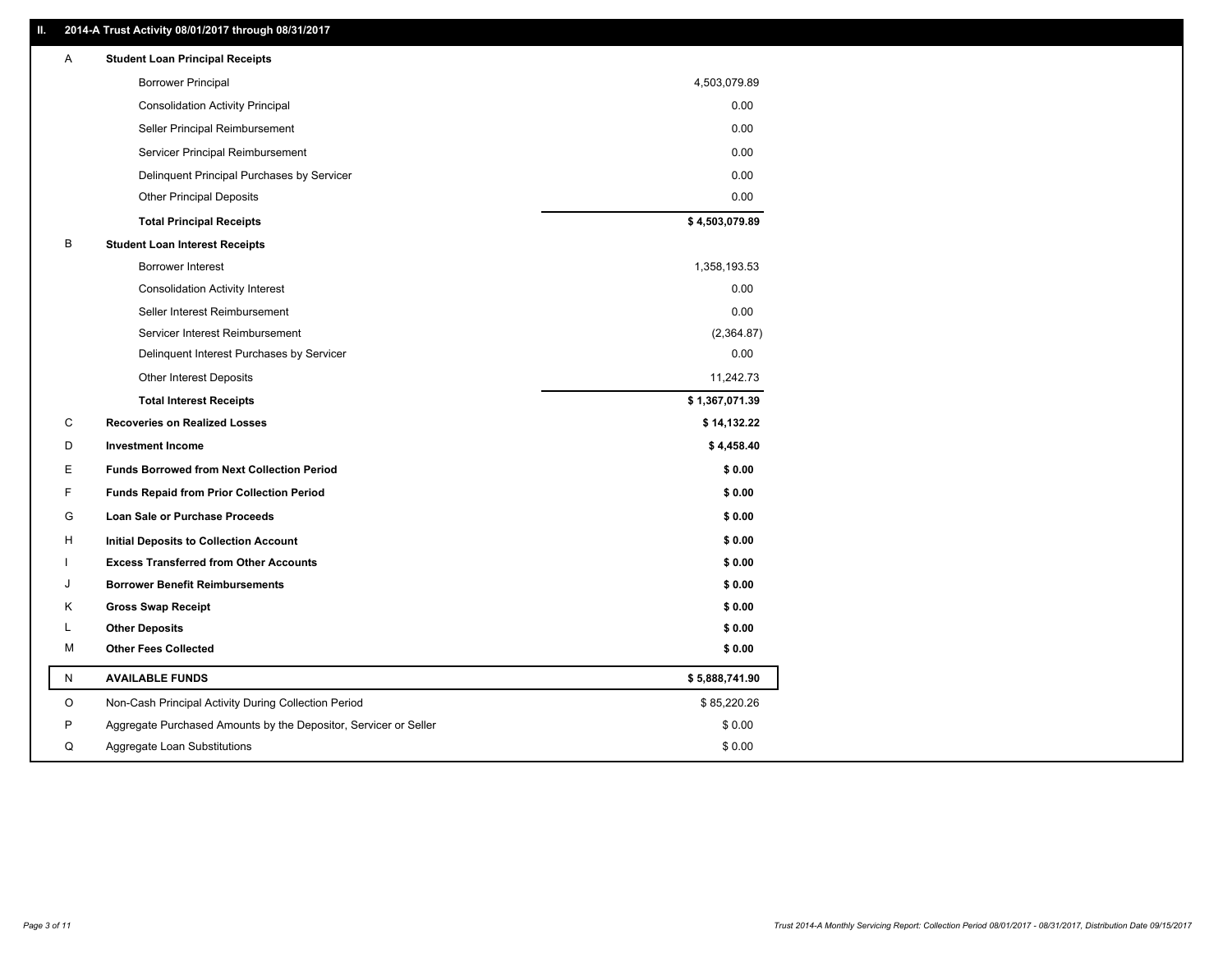|                   |                         |                          | 08/31/2017           |                  |                |                          |         | 07/31/2017       |                |
|-------------------|-------------------------|--------------------------|----------------------|------------------|----------------|--------------------------|---------|------------------|----------------|
|                   |                         | <b>Wtd Avg</b><br>Coupon | # Loans<br>Principal |                  | % of Principal | <b>Wtd Avg</b><br>Coupon | # Loans | Principal        | % of Principal |
| INTERIM:          | IN SCHOOL               | 9.41%                    | 884                  | \$10,859,199.10  | 3.951%         | 9.39%                    | 929     | \$11,381,328.55  | 4.077%         |
|                   | GRACE                   | 9.29%                    | 574                  | \$7,458,223.37   | 2.714%         | 9.30%                    | 554     | \$7,233,464.16   | 2.591%         |
|                   | <b>DEFERMENT</b>        | 9.24%                    | 1,185                | \$14,543,494.07  | 5.292%         | 9.31%                    | 1,161   | \$13,832,632.07  | 4.955%         |
| <b>REPAYMENT:</b> | <b>CURRENT</b>          | 7.91%                    | 20,146               | \$222,273,841.87 | 80.872%        | 7.94%                    | 20,370  | \$225,626,370.68 | 80.815%        |
|                   | 31-60 DAYS DELINQUENT   | 9.01%                    | 352                  | \$4,515,814.71   | 1.643%         | 8.77%                    | 335     | \$4,103,977.85   | 1.470%         |
|                   | 61-90 DAYS DELINQUENT   | 8.45%                    | 169                  | \$2,238,797.93   | 0.815%         | 9.15%                    | 193     | \$2,609,481.93   | 0.935%         |
|                   | 91-120 DAYS DELINQUENT  | 9.35%                    | 106                  | \$1,503,595.74   | 0.547%         | 9.30%                    | 106     | \$1,358,497.71   | 0.487%         |
|                   | 121-150 DAYS DELINQUENT | 9.69%                    | 86                   | \$1,136,817.34   | 0.414%         | 9.82%                    | 79      | \$1,005,856.67   | 0.360%         |
|                   | 151-180 DAYS DELINQUENT | 10.14%                   | 68                   | \$731,096.46     | 0.266%         | 9.56%                    | 59      | \$696,792.62     | 0.250%         |
|                   | > 180 DAYS DELINQUENT   | 9.90%                    | 40                   | \$437,423.63     | 0.159%         | 9.53%                    | 40      | \$558,194.31     | 0.200%         |
|                   | FORBEARANCE             | 8.68%                    | 654                  | \$9,147,658.92   | 3.328%         | 8.75%                    | 780     | \$10,781,487.88  | 3.862%         |
| <b>TOTAL</b>      |                         |                          | 24,264               | \$274,845,963.14 | 100.00%        |                          | 24,606  | \$279,188,084.43 | 100.00%        |
|                   |                         |                          |                      |                  |                |                          |         |                  |                |

Percentages may not total 100% due to rounding \*

\*\* Smart Option Interest Only loans and \$25 Fixed Payment loans classified as in repayment whether student borrowers are in school, in grace, in deferment or required to make full principal and interest payments on their l

\*\*\* To conform with company standard reporting these sections now include Princial and Interest Accrued to Capitalize.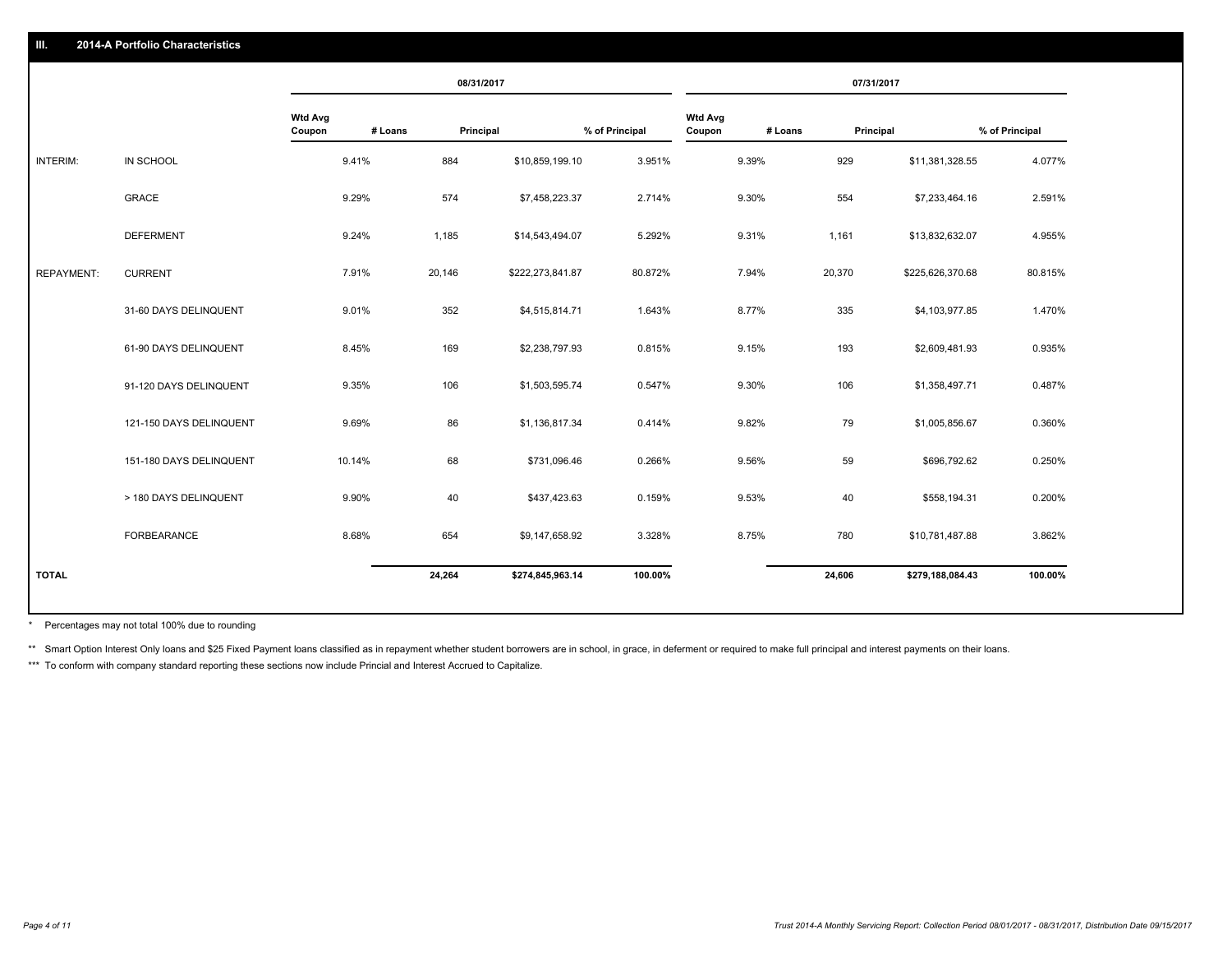|                                                         | 8/31/2017        | 7/31/2017        |
|---------------------------------------------------------|------------------|------------------|
| Pool Balance                                            | \$274,845,963.14 | \$279,188,084.43 |
| Total # Loans                                           | 24,264           | 24,606           |
| <b>Total # Borrowers</b>                                | 19,109           | 19,386           |
| Weighted Average Coupon                                 | 8.15%            | 8.18%            |
| Weighted Average Remaining Term                         | 146.89           | 146.03           |
| Percent of Pool - Cosigned                              | 93.7%            | 93.7%            |
| Percent of Pool - Non Cosigned                          | 6.3%             | 6.3%             |
| Borrower Interest Accrued for Period                    | \$1,835,631.17   | \$1,871,060.54   |
| Outstanding Borrower Interest Accrued                   | \$10,490,436.86  | \$10,415,235.75  |
| Gross Principal Realized Loss - Periodic                | \$269,858.18     | \$281,861.33     |
| Gross Principal Realized Loss - Cumulative              | \$7,578,356.25   | \$7,308,498.07   |
| Delinquent Principal Purchased by Servicer - Periodic   | \$0.00           | \$0.00           |
| Delinquent Principal Purchased by Servicer - Cumulative | \$0.00           | \$0.00           |
| Recoveries on Realized Losses - Periodic                | \$14,132.22      | \$17,532.08      |
| Recoveries on Realized Losses - Cumulative              | \$373,327.79     | \$359,195.57     |
| Net Losses - Periodic                                   | \$255,725.96     | \$264,329.25     |
| Net Losses - Cumulative                                 | \$7,205,028.46   | \$6,949,302.50   |
| <b>Cumulative Gross Defaults</b>                        | \$7,578,356.25   | \$7,308,498.07   |
| Change in Gross Defaults                                | \$269,858.18     | \$281,861.33     |
| Non-Cash Principal Activity - Capitalized Interest      | \$355,111.15     | \$909,134.41     |
| Since Issued Total Constant Prepayment Rate (CPR) (1)   | 7.38%            | 7.30%            |
| Loan Substitutions                                      | \$0.00           | \$0.00           |
| <b>Cumulative Loan Substitutions</b>                    | \$0.00           | \$0.00           |
| <b>Unpaid Master Servicing Fees</b>                     | \$0.00           | \$0.00           |
| <b>Unpaid Sub-Servicing Fees</b>                        | \$0.00           | \$0.00           |
| <b>Unpaid Administration Fees</b>                       | \$0.00           | \$0.00           |
| Unpaid Carryover Master Servicing Fees                  | \$0.00           | \$0.00           |
| Unpaid Carryover Sub-Servicing Fees                     | \$0.00           | \$0.00           |
| Note Interest Shortfall                                 | \$0.00           | \$0.00           |

(1) Since Issued Total CPR calculations found in monthly servicing reports issued on or prior to September 15, 2015 originally included loans that were removed from the pool by the sponsor because they became ineligible for the pool between the cut-off date and settlement date. On October 5, 2015, Since Issued Total CPR calculations were revised to exclude these loans and all prior monthly servicing reports were restated. For additional information, see 'Since Issued CPR Methodology' found on page 11 of this report.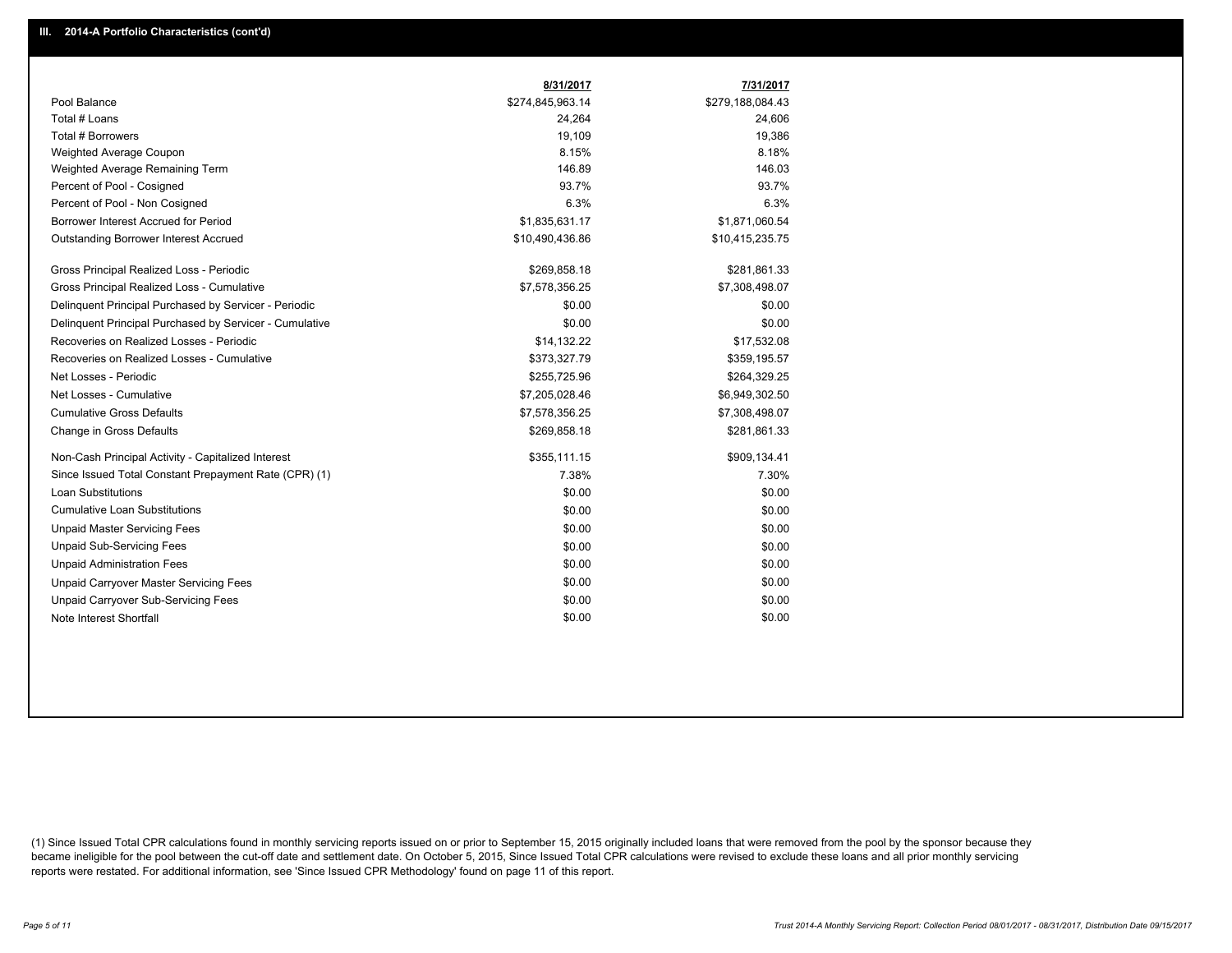## **IV. 2014-A Portfolio Statistics by Loan Program**

|                                                                                                                    | Weighted<br><b>Average Coupon</b> | # LOANS | \$ AMOUNT        | $\frac{9}{6}$ * |
|--------------------------------------------------------------------------------------------------------------------|-----------------------------------|---------|------------------|-----------------|
| - Smart Option Deferred Loans                                                                                      | 8.48%                             | 11,383  | \$126,719,631.75 | 46.106%         |
| - Smart Option Fixed Pay Loans                                                                                     | 8.20%                             | 7,111   | \$96,567,705.70  | 35.135%         |
| - Smart Option Interest-Only Loans                                                                                 | 7.25%                             | 5,770   | \$51,558,625.69  | 18.759%         |
| - Other Loan Programs                                                                                              | 0.00%                             | 0.00    | \$0.00           | 0.000%          |
| <b>Total</b>                                                                                                       | 8.15%                             | 24,264  | \$274,845,963.14 | 100.000%        |
| Prime Indexed Loans -- Monthly Reset Adjustable                                                                    |                                   |         | \$0.00           |                 |
| Prime Indexed Loans -- Monthly Reset Non-Adjustable                                                                |                                   |         | \$0.00           |                 |
| Prime Indexed Loans -- Quarterly Reset Adjustable                                                                  |                                   |         | \$0.00           |                 |
| Prime Indexed Loans -- Quarterly Reset Non-Adjustable                                                              |                                   |         | \$0.00           |                 |
| Prime Indexed Loans -- Annual Reset                                                                                |                                   |         | \$0.00           |                 |
| <b>T-Bill Indexed Loans</b>                                                                                        |                                   |         | \$0.00           |                 |
| <b>Fixed Rate Loans</b>                                                                                            |                                   |         | \$37,324,582.46  |                 |
| <b>LIBOR Indexed Loans</b>                                                                                         |                                   |         | \$237,521,380.68 |                 |
|                                                                                                                    |                                   |         |                  |                 |
| * Note: Percentages may not total 100% due to rounding                                                             |                                   |         |                  |                 |
| To conform with company standard reporting these sections now include Princial and Interest Accrued to Capitalize. |                                   |         |                  |                 |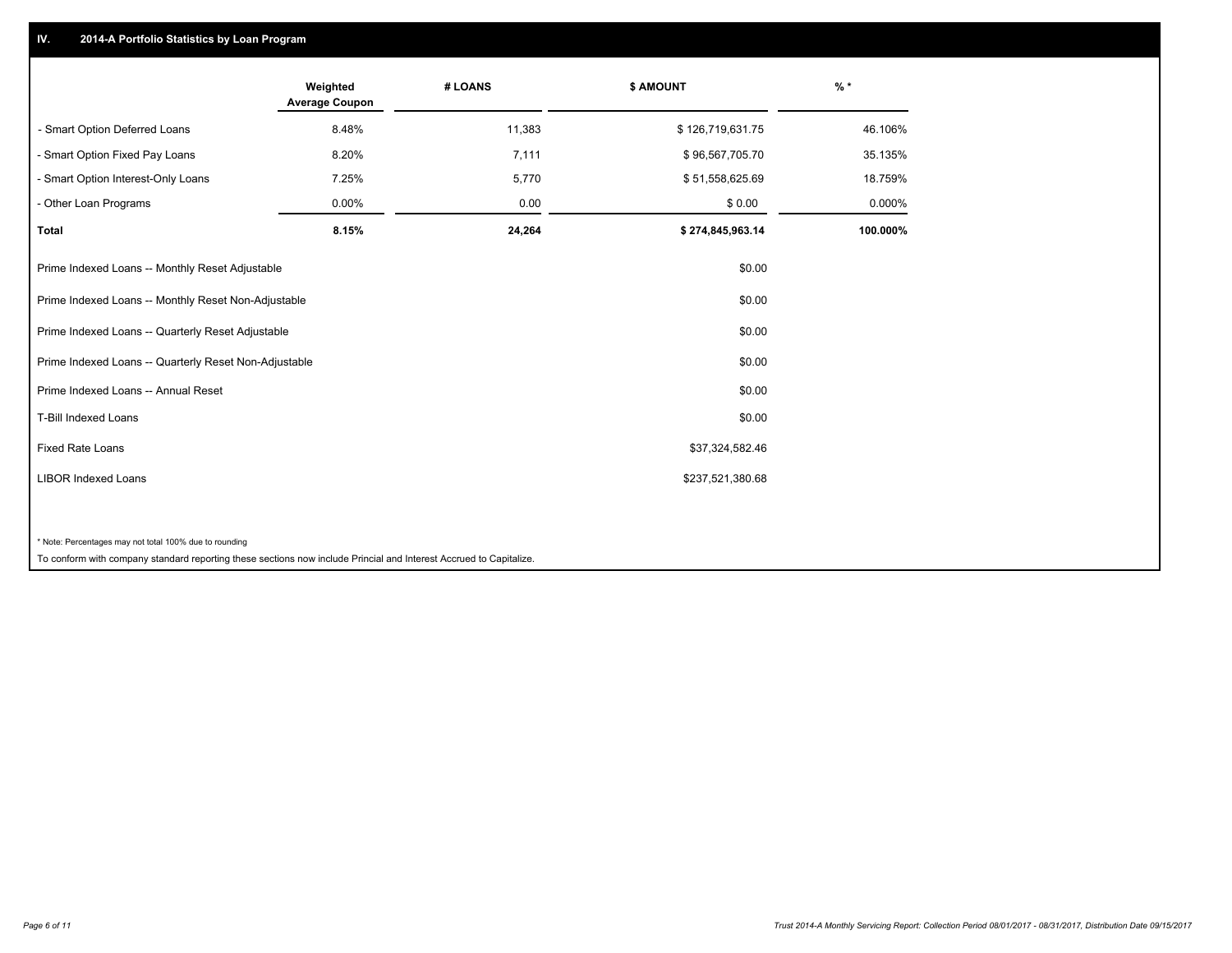| V. | 2014-A Reserve Account and Principal Distribution Calculations                                                                                                                                     |                  |  |
|----|----------------------------------------------------------------------------------------------------------------------------------------------------------------------------------------------------|------------------|--|
| А. | <b>Reserve Account</b>                                                                                                                                                                             |                  |  |
|    | Specified Reserve Account Balance                                                                                                                                                                  | \$958,735.00     |  |
|    | Actual Reserve Account Balance                                                                                                                                                                     | \$958,735.00     |  |
| В. | <b>Principal Distribution Amount</b>                                                                                                                                                               |                  |  |
|    | Class A Notes Outstanding<br>j.                                                                                                                                                                    | \$165,126,703.08 |  |
|    | Pool Balance<br>ii.                                                                                                                                                                                | \$274,845,963.14 |  |
|    | First Priority Principal Distribution Amount (i - ii)<br>iii.                                                                                                                                      | \$0.00           |  |
|    | Class A and B Notes Outstanding<br>iv.                                                                                                                                                             | \$201,126,703.08 |  |
|    | First Priority Principal Distribution Amount<br>v.                                                                                                                                                 | \$0.00           |  |
|    | Pool Balance<br>vi.                                                                                                                                                                                | \$274,845,963.14 |  |
|    | Specified Overcollateralization Amount<br>vii.                                                                                                                                                     | \$82,453,788.94  |  |
|    | viii. Regular Principal Distribution Amount (iv - v) - (vi - vii)                                                                                                                                  | \$8,734,528.88   |  |
|    | Notes Outstanding<br>ix.                                                                                                                                                                           | \$243,126,703.08 |  |
|    | First Priority Principal Distribution Amount<br>х.                                                                                                                                                 | \$0.00           |  |
|    | Regular Principal Distribution Amount<br>xi.                                                                                                                                                       | \$8,734,528.88   |  |
|    | Available Funds (after payment of waterfall items A through J) *<br>xii.                                                                                                                           | \$0.00           |  |
|    | xiii. Additional Principal Distribution Amount (min(ix - x - xi, xiii))                                                                                                                            | \$0.00           |  |
|    | * Represents 50% of value if the principal balance of the notes is greater than 10% of initial principal balance of the notes or the Class A and Class B note are reduced to 0, otherwise the full |                  |  |

value is shown.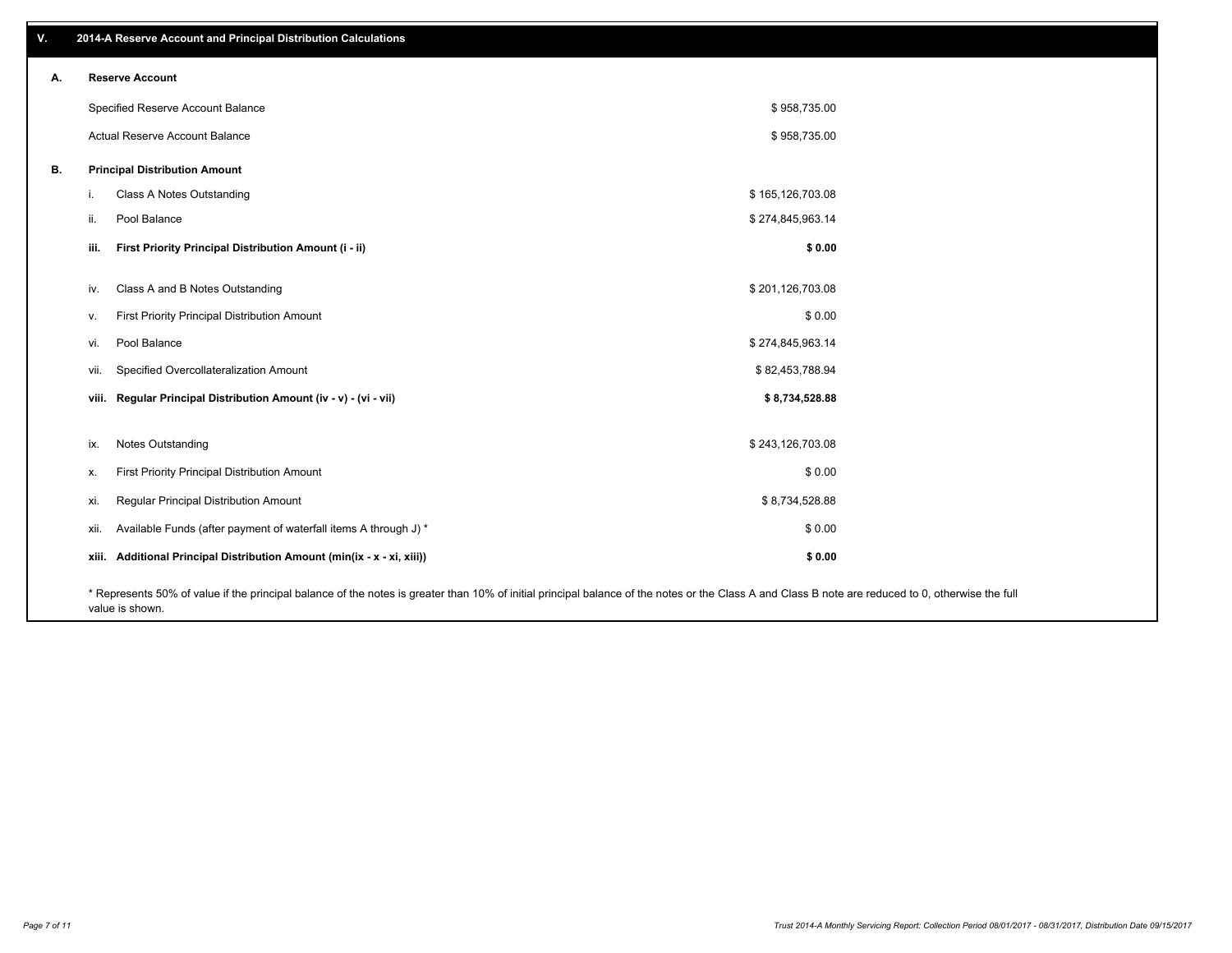| VI. |  | 2014-A Waterfall for Distributions |  |  |  |
|-----|--|------------------------------------|--|--|--|
|-----|--|------------------------------------|--|--|--|

|                                                                                        | Paid             | <b>Funds Balance</b> |
|----------------------------------------------------------------------------------------|------------------|----------------------|
| <b>Total Available Funds</b>                                                           |                  | \$5,888,741.90       |
| <b>Trustee Fees</b><br>Α                                                               | \$0.00           | \$5,888,741.90       |
| В<br>i. Master Servicing Fees                                                          | \$11,328.72      | \$5,877,413.18       |
| ii. Sub-Servicing Fees                                                                 | \$173,036.57     | \$5,704,376.61       |
| C<br>i. Administration Fees                                                            | \$6,667.00       | \$5,697,709.61       |
| ii. Unreimbursed Administrator Advances plus any Unpaid                                | \$0.00           | \$5,697,709.61       |
| D<br>Class A Noteholders Interest Distribution Amount                                  | \$381,512.97     | \$5,316,196.64       |
| Е<br><b>First Priority Principal Payment</b>                                           | \$0.00           | \$5,316,196.64       |
| F<br>Class B Noteholders Interest Distribution Amount                                  | \$120,000.00     | \$5,196,196.64       |
| G<br>Class C Noteholders Interest Distribution Amount                                  | \$157,500.00     | \$5,038,696.64       |
| H<br>Reinstatement Reserve Account                                                     | \$0.00           | \$5,038,696.64       |
| $\mathbf{I}$<br>Regular Principal Distribution                                         | \$5,038,696.64   | \$0.00               |
| J<br>i. Carryover Master Servicing Fees                                                | \$0.00           | \$0.00               |
| ii. Carryover Sub-servicing Fees                                                       | \$0.00           | \$0.00               |
| Κ<br>Additional Principal Distribution Amount                                          | \$0.00           | \$0.00               |
| L<br>Unpaid Expenses of Trustee                                                        | \$0.00           | \$0.00               |
| Unpaid Expenses of Administrator<br>M                                                  | \$0.00           | \$0.00               |
| N<br>Remaining Funds to the Excess Distribution Certificateholder                      | \$0.00           | \$0.00               |
| <b>Waterfall Conditions</b>                                                            |                  |                      |
| <b>Class C Noteholders' Interest Distribution Condition</b>                            |                  |                      |
| Pool Balance<br>i.                                                                     | \$274,845,963.14 |                      |
| ii.<br>Class A and B Notes Outstanding                                                 | \$201,126,703.08 |                      |
| Class C Noteholders' Interest Distribution Ratio (i / ii)<br>iii.                      | 136.65%          |                      |
| Minimum Ratio<br>iv.                                                                   | 110.00%          |                      |
| Is the Class C Noteholders' Interest Distribution Condition Satisfied (iii > iv)<br>۷. | Y                |                      |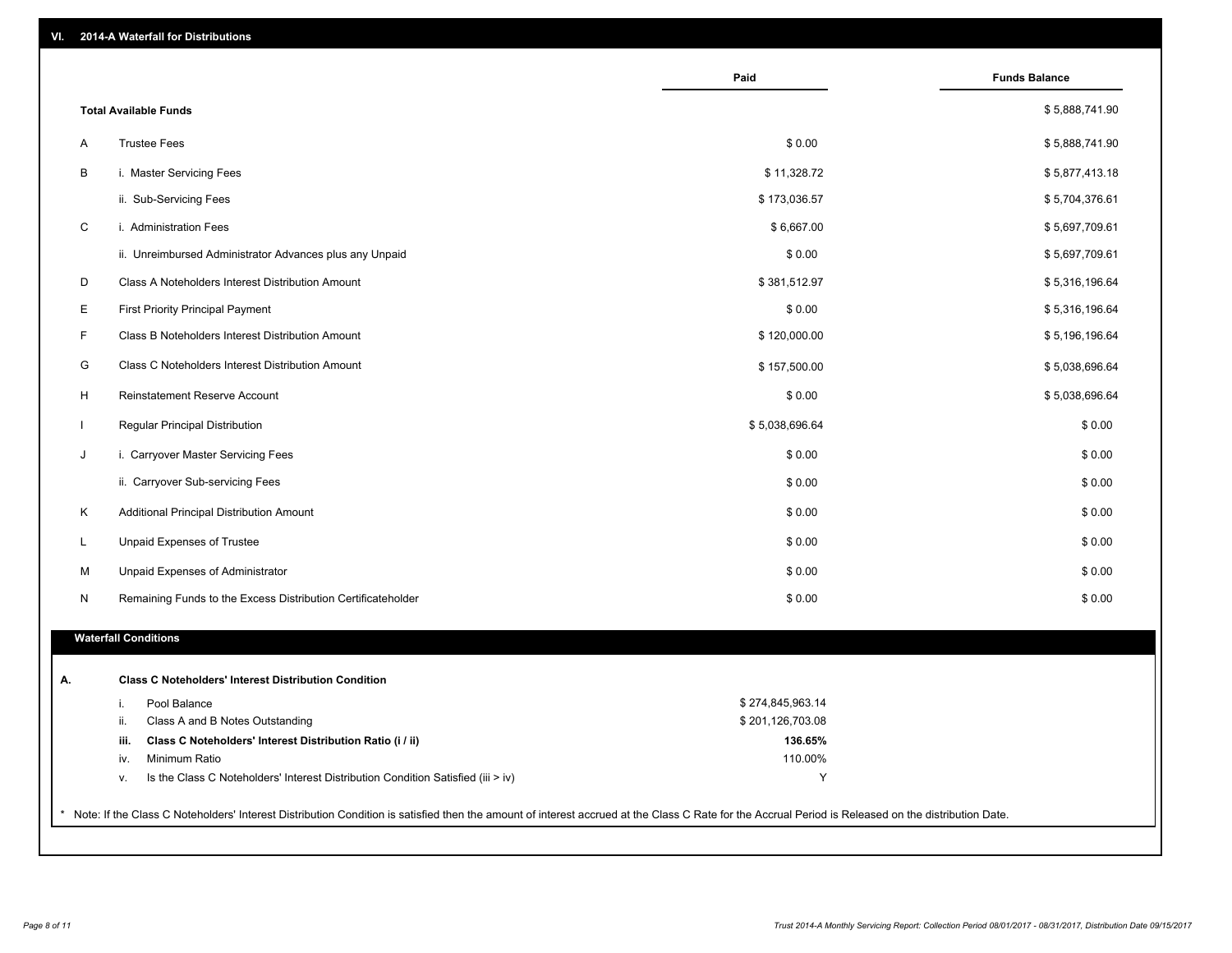| <b>Distribution Amounts</b>                                |                         |                         |                         |
|------------------------------------------------------------|-------------------------|-------------------------|-------------------------|
|                                                            | A <sub>2</sub> A        | A <sub>2</sub> B        | A3                      |
| Cusip/Isin                                                 | 784456AB1               | 784456AC9               | 784456AD7               |
| <b>Beginning Balance</b>                                   | \$57,563,351.54         | \$57,563,351.54         | \$50,000,000.00         |
| Index                                                      | <b>FIXED</b>            | <b>LIBOR</b>            | <b>LIBOR</b>            |
| Spread/Fixed Rate                                          | 3.05%                   | 1.15%                   | 1.50%                   |
| Record Date (Days Prior to Distribution)                   | 1 NEW YORK BUSINESS DAY | 1 NEW YORK BUSINESS DAY | 1 NEW YORK BUSINESS DAY |
| <b>Accrual Period Begin</b>                                | 8/15/2017               | 8/15/2017               | 8/15/2017               |
| <b>Accrual Period End</b>                                  | 9/15/2017               | 9/15/2017               | 9/15/2017               |
| Daycount Fraction                                          | 0.08333333              | 0.08611111              | 0.08611111              |
| Interest Rate*                                             | 3.05000%                | 2.37667%                | 2.72667%                |
| <b>Accrued Interest Factor</b>                             | 0.002541667             | 0.002046577             | 0.002347966             |
| <b>Current Interest Due</b>                                | \$146,306.85            | \$117,807.83            | \$117,398.29            |
| Interest Shortfall from Prior Period Plus Accrued Interest | $\frac{1}{2}$           | $\frac{1}{2}$           | $$ -$                   |
| <b>Total Interest Due</b>                                  | \$146,306.85            | \$117,807.83            | \$117,398.29            |
| <b>Interest Paid</b>                                       | \$146,306.85            | \$117,807.83            | \$117,398.29            |
| <b>Interest Shortfall</b>                                  | $\mathsf{\$}$ -         | $$ -$                   | $$ -$                   |
| <b>Principal Paid</b>                                      | \$2,519,348.32          | \$2,519,348.32          | $$ -$                   |
| <b>Ending Principal Balance</b>                            | \$55,044,003.22         | \$55,044,003.22         | \$50,000,000.00         |
| Paydown Factor                                             | 0.037049240             | 0.037049240             | 0.000000000             |
| <b>Ending Balance Factor</b>                               | 0.809470636             | 0.809470636             | 1.000000000             |

\* Pay rates for Current Distribution. For the interest rates applicable to the next distribution date, please see https://www.salliemae.com/about/investors/data/SMBabrate.txt.

**VII. 2014-A Distributions**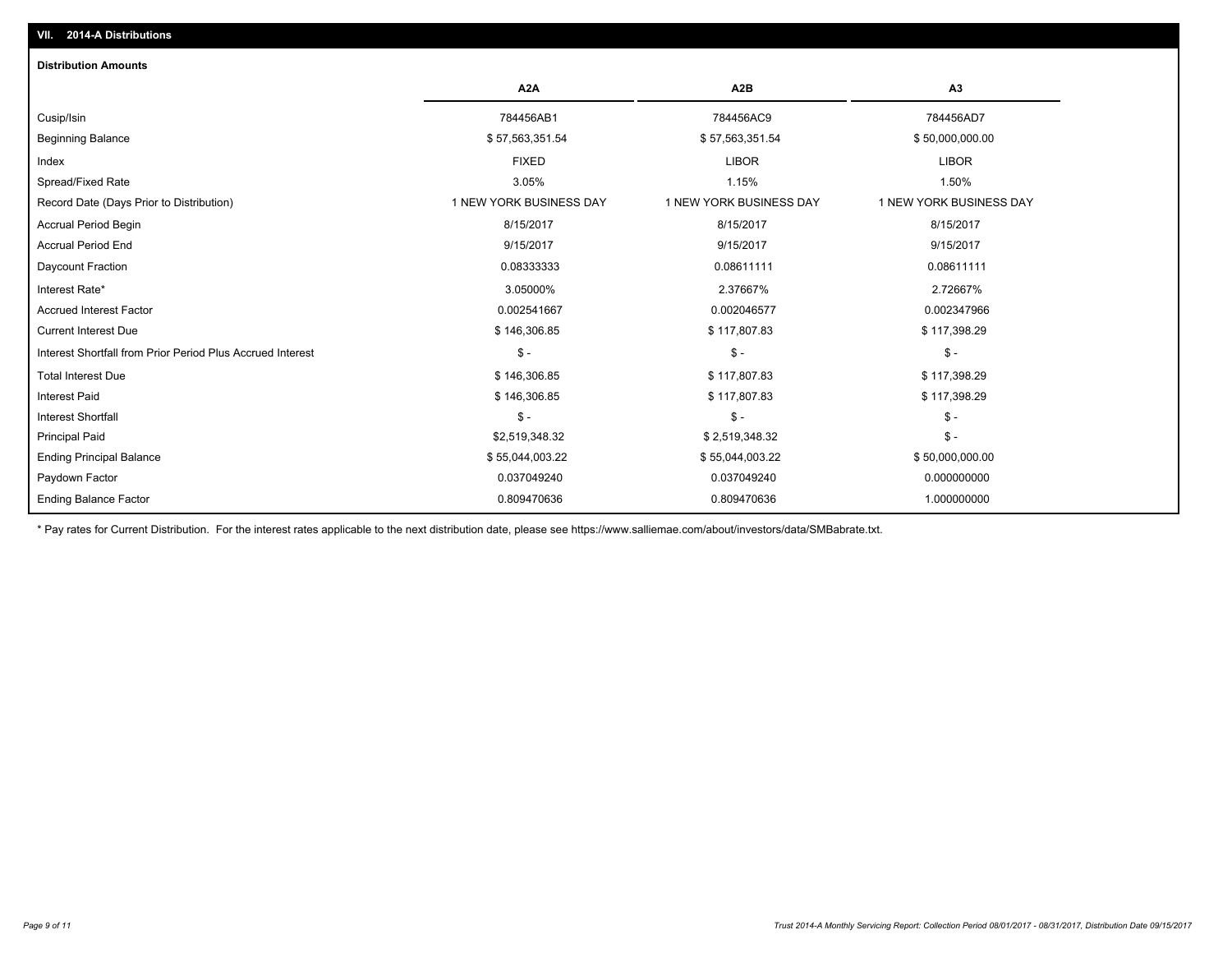| <b>Distribution Amounts</b>                                |                         |                         |
|------------------------------------------------------------|-------------------------|-------------------------|
|                                                            | в                       | c                       |
| Cusip/Isin                                                 | 784456AE5               | 784456AF2               |
| <b>Beginning Balance</b>                                   | \$36,000,000.00         | \$42,000,000.00         |
| Index                                                      | <b>FIXED</b>            | <b>FIXED</b>            |
| Spread/Fixed Rate                                          | 4.00%                   | 4.50%                   |
| Record Date (Days Prior to Distribution)                   | 1 NEW YORK BUSINESS DAY | 1 NEW YORK BUSINESS DAY |
| <b>Accrual Period Begin</b>                                | 8/15/2017               | 8/15/2017               |
| <b>Accrual Period End</b>                                  | 9/15/2017               | 9/15/2017               |
| Daycount Fraction                                          | 0.08333333              | 0.08333333              |
| Interest Rate*                                             | 4.00000%                | 4.50000%                |
| <b>Accrued Interest Factor</b>                             | 0.003333333             | 0.003750000             |
| <b>Current Interest Due</b>                                | \$120,000.00            | \$157,500.00            |
| Interest Shortfall from Prior Period Plus Accrued Interest | $\mathsf{\$}$ -         | $\mathsf{\$}$ -         |
| <b>Total Interest Due</b>                                  | \$120,000.00            | \$157,500.00            |
| Interest Paid                                              | \$120,000.00            | \$157,500.00            |
| <b>Interest Shortfall</b>                                  | $\mathsf{\$}$ -         | $\mathsf{\$}$ -         |
| <b>Principal Paid</b>                                      | $\mathsf{\$}$ -         | $\mathbb{S}$ -          |
| <b>Ending Principal Balance</b>                            | \$36,000,000.00         | \$42,000,000.00         |
| Paydown Factor                                             | 0.000000000             | 0.000000000             |
| <b>Ending Balance Factor</b>                               | 1.000000000             | 1.000000000             |

\* Pay rates for Current Distribution. For the interest rates applicable to the next distribution date, please see https://www.salliemae.com/about/investors/data/SMBabrate.txt.

**VII. 2014-A Distributions**